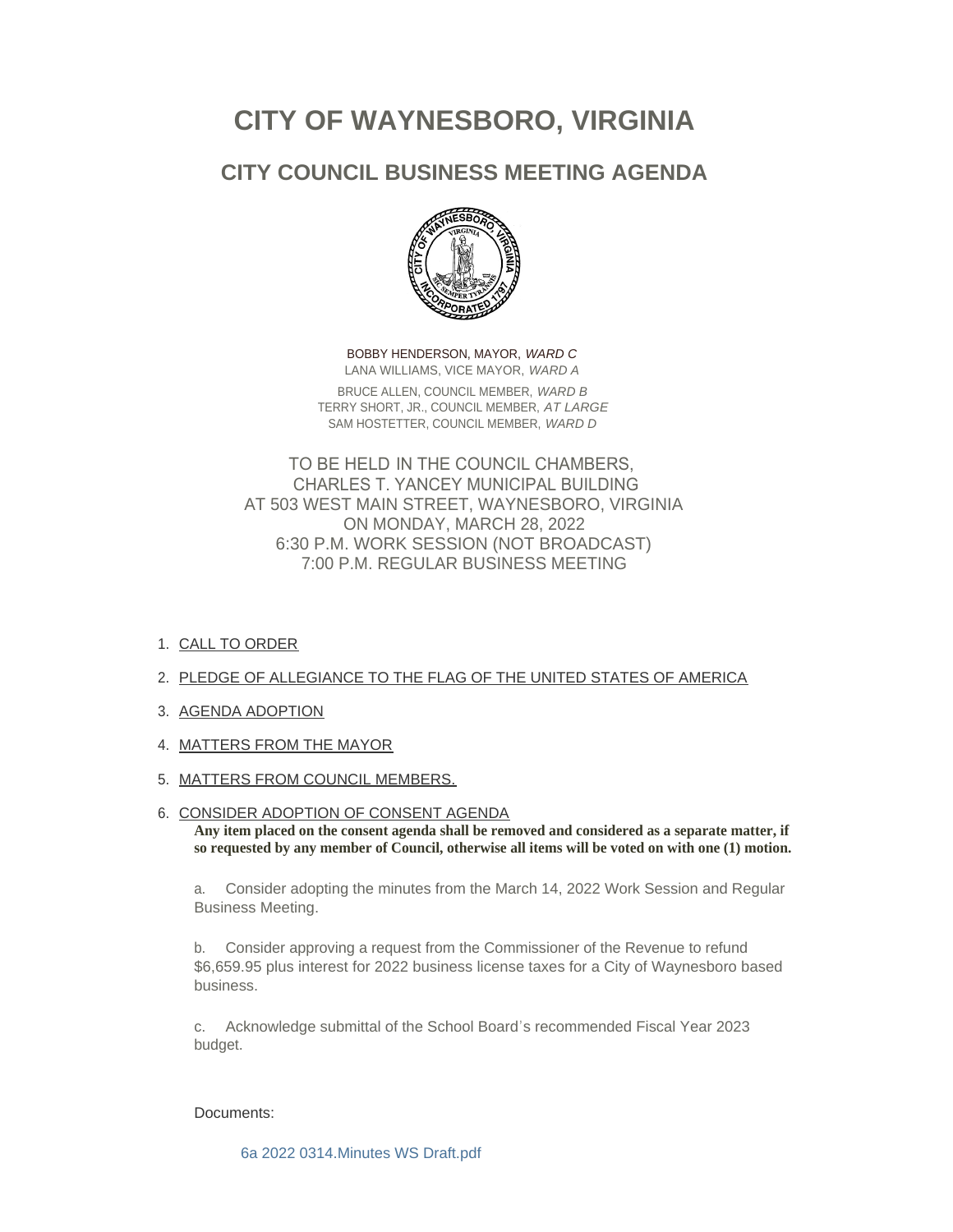# [6a 2022 0314.Minutes Draft.pdf](https://www.waynesboro.va.us/AgendaCenter/ViewFile/Item/4614?fileID=44360) [Agenda Briefing Tax Refund Request 032822.Pdf](https://www.waynesboro.va.us/AgendaCenter/ViewFile/Item/4614?fileID=44386)

# 7. <u>ISSUE THE FOLLOWING PROCLAMATIONS:</u>

- a. Department of Social Services, Service Workers Month
- b. National Public Safety Telecommunications Week
- c. National Animal Control Officer Appreciation Week
- d. National Public Health Week

#### Documents:

[7 A Social Work Month 2022.Pdf](https://www.waynesboro.va.us/AgendaCenter/ViewFile/Item/4626?fileID=44362) [7b Safety Telecommunictors Week 032822.Pdf](https://www.waynesboro.va.us/AgendaCenter/ViewFile/Item/4626?fileID=44363) [7c Animal Control Officer 032822.Pdf](https://www.waynesboro.va.us/AgendaCenter/ViewFile/Item/4626?fileID=44364) [7d Public Health Week 032822.Pdf](https://www.waynesboro.va.us/AgendaCenter/ViewFile/Item/4626?fileID=44365)

# 8. SECOND CONSIDERATION/ADOPTION OF AN ORDINANCE TO REZONE 0 IVY STREET, WAYNESBORO, VA FROM RS-12 (SINGLE-FAMILY RESIDENTIAL LARGE LOT) TO RS-7 (SINGLE-FAMILY RESIDENTIAL SMALL LOT).

Documents:

#### [8 Rezone 0 Ivy Street Hats Property 031422.Pdf](https://www.waynesboro.va.us/AgendaCenter/ViewFile/Item/4627?fileID=44366)

# 9. <u>HOLD A PUBLIC HEARING AND CONSIDER ADOPTING AN ORDINANCE AMENDING</u> CITY CODE, CHAPTER 1, SECTION 1-12, WARD BOUNDARIES OF THE CITY OF WAYNESBORO VIRGINIA VOTING WARDS.

Documents:

[9 Agenda Briefing Cover 2022 Redistricting March PH 032822.Pdf](https://www.waynesboro.va.us/AgendaCenter/ViewFile/Item/4628?fileID=44371) [Wards Existing.pdf](https://www.waynesboro.va.us/AgendaCenter/ViewFile/Item/4628?fileID=44373) [Wards Alternative 2.3.Pdf](https://www.waynesboro.va.us/AgendaCenter/ViewFile/Item/4628?fileID=44372) [9 Redistricting Ward Ord 032122.Pdf](https://www.waynesboro.va.us/AgendaCenter/ViewFile/Item/4628?fileID=44374)

#### 10. CONSIDER INTRODUCING THE FOLLOWING APPROPRIATION ORDINANCES TOTALING \$31,641

a. \$21,543 of restricted fund balance from the Four for Life funds to the General Fund for distribution to the Waynesboro First Aid Crew.

b. \$10,098 of restricted fund balance from the Sheriff's restricted fund balance account and additional funds from the Compensation Board to the General Fund.

Documents:

[10 And 11 FY2022 Budget Amendment Briefing 032822.Pdf](https://www.waynesboro.va.us/AgendaCenter/ViewFile/Item/4629?fileID=44375) [10a First Aid Crew 21543.Pdf](https://www.waynesboro.va.us/AgendaCenter/ViewFile/Item/4629?fileID=44376) [10b Sheriff Office Additional Expenses 2094.Pdf](https://www.waynesboro.va.us/AgendaCenter/ViewFile/Item/4629?fileID=44377)

11. CONSIDER ADOPTING THE FOLLOWING APPROPRIATION ORDINANCES TOTALING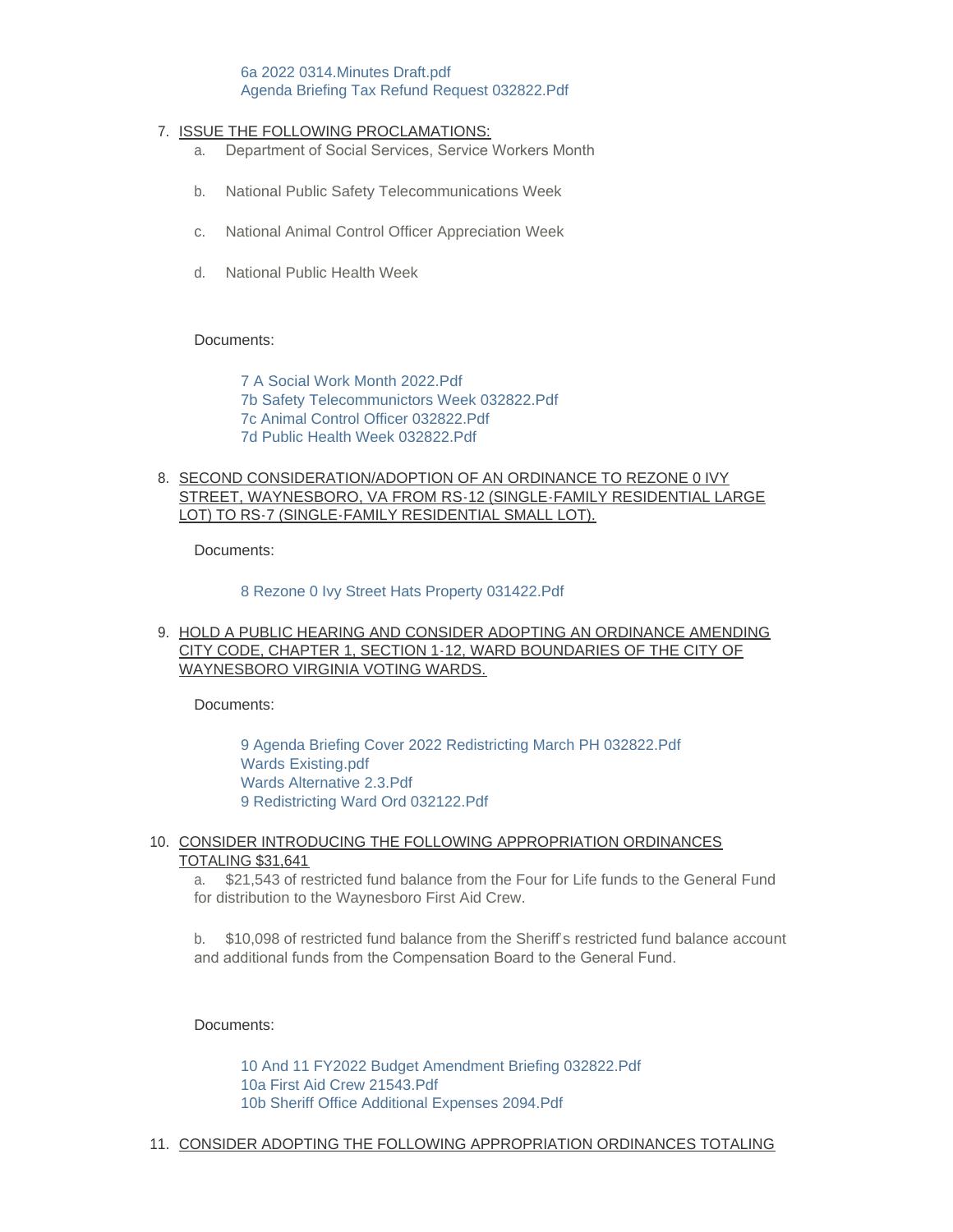#### \$57,658:

- a. \$47,857 in Coronavirus Emergency Supplement funding to the General Fund.
- b. \$4,855 from the sale of scrap materials to the Water Fund.
- c. \$2,600 of miscellaneous donations for the Police Department to the General Fund.
- d. \$1,939 of losses reimbursed by insurance to the General Fund.
- e. \$407 in state Supreme Court reimbursements and restitution to the General Fund.

# Documents:

[11a Police Dept COVID Related Expenses 47857.Pdf](https://www.waynesboro.va.us/AgendaCenter/ViewFile/Item/4630?fileID=44378)

- [11b Water Fund Scrap Sales 4855.Pdf](https://www.waynesboro.va.us/AgendaCenter/ViewFile/Item/4630?fileID=44379)
- [11c Police Department Natl Police Week Material 2600.Pdf](https://www.waynesboro.va.us/AgendaCenter/ViewFile/Item/4630?fileID=44382)
- [11d Public Works Riverview Cemetery Fence Repair 1939.Pdf](https://www.waynesboro.va.us/AgendaCenter/ViewFile/Item/4630?fileID=44380)
- [11e Police Dept Expenditures Court Ordered Restitution 297.Pdf](https://www.waynesboro.va.us/AgendaCenter/ViewFile/Item/4630?fileID=44381)

# 12. CONSIDER INTRODUCING THREE APPROPRIATION ORDINANCES PROVIDING SUFFICIENT FUNDS FOR CONSTRUCTION OF "SUNSET PARK" LOCATED AT THE FORMER LANDFILL OFF OF 6TH STREET; CONSIDER SETTING A PUBLIC HEARING FOR APRIL 11, 2022 TO RECEIVE COMMENT ON THE PROPOSED ORDINANCES:

- a. Appropriating \$125,690 in General Fund Assigned Fund Balance to the CIP Fund.
- b. Appropriating \$350,000 in Categorical Aid-VDOT to the CIP Fund.

c. Appropriating \$2,014,600 in American Rescue Plan Act funds (ARPA) to the CIP Fund.

# Documents:

[12a CIP Program Fund 125690.Pdf](https://www.waynesboro.va.us/AgendaCenter/ViewFile/Item/4631?fileID=44383) [12b Sunset Park VDOT Grant 350000.Pdf](https://www.waynesboro.va.us/AgendaCenter/ViewFile/Item/4631?fileID=44384) [12c Sunset Park COVID Funds 2014600.Pdf](https://www.waynesboro.va.us/AgendaCenter/ViewFile/Item/4631?fileID=44385)

# 13. CONSIDER APPOINTING A CANDIDATE TO THE CENTRAL SHENANDOAH PLANNING DISTRICT COMMISSION AS A WAYNESBORO REPRESENTATIVE.

- 14. CONSIDER NOMINATING THE WAYNESBORO REPRESENTATIVE FOR ELECTION TO THE CENTRAL SHENANDOAH PLANNING DISTRICT COMMISSION EXECUTIVE COMMITTEE.
- 15. CORRESPONDENCE, COMMUNICATION, AND CALENDAR
- 16. CITIZEN COMMENT PERIOD
- 17. <u>ADJOURN</u>

The Waynesboro City Council encourages the participation of all City citizens. For those with special needs, please notify the Clerk of Council (540-942-6669) of any accommodations required, including assisted listening device, at least five days prior to the meeting you wish to attend.